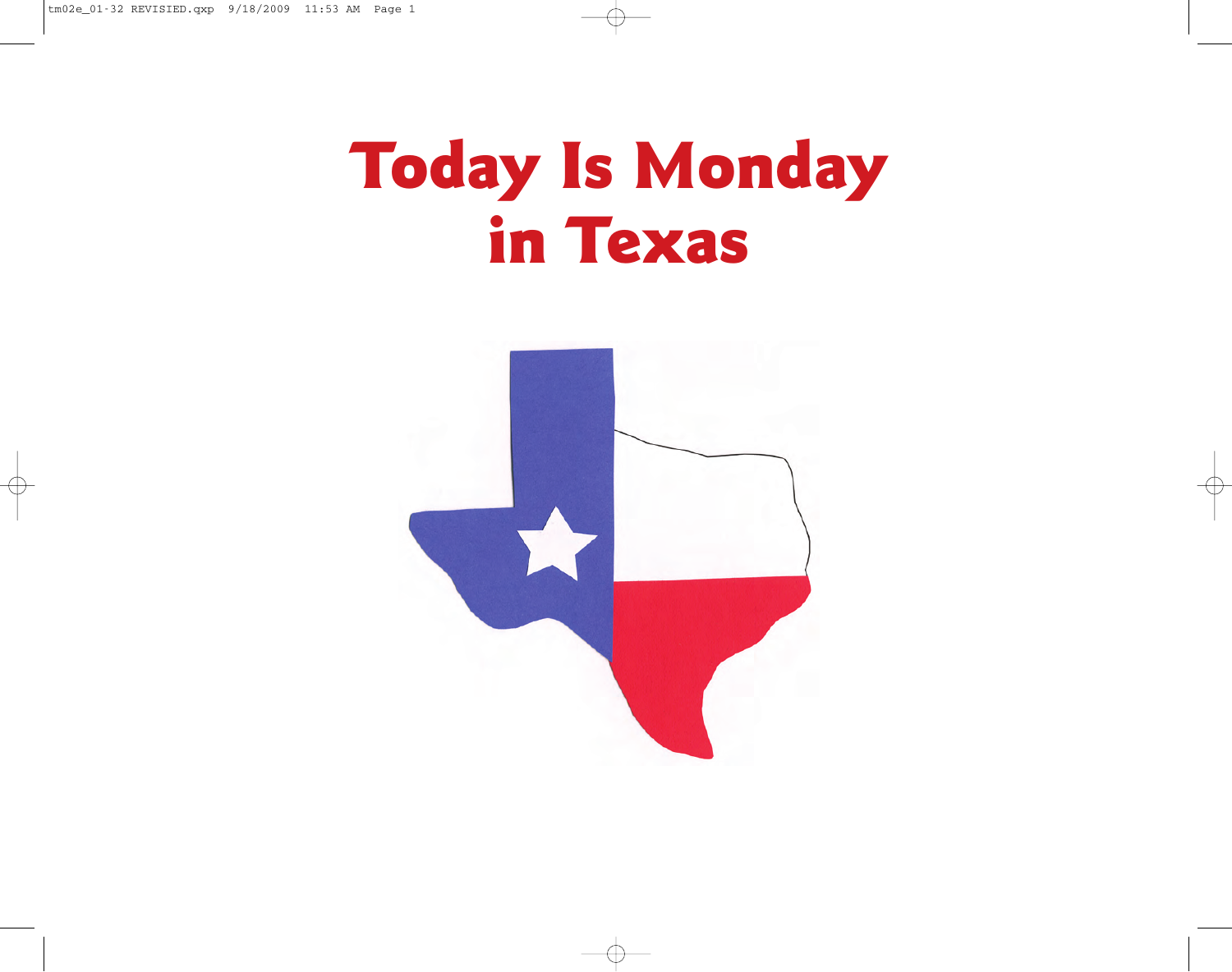A Taste of Texas<br>Come and eat it up!  $\overline{\mathcal{P}}$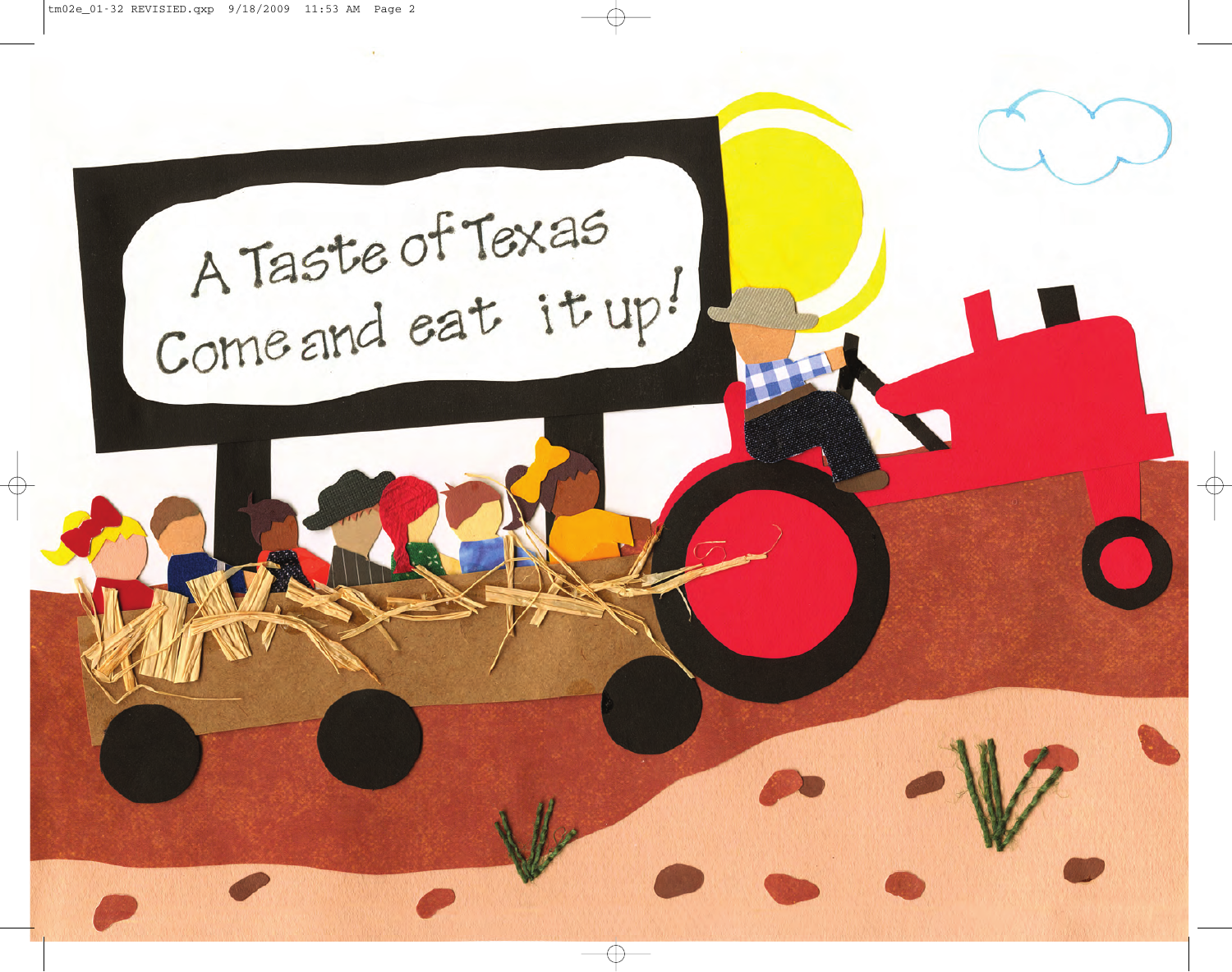## **Today Is Monday in Texas**

**Traditional Song Adapted by Johnette Downing**

**Illustrated by Deborah Ousley Kadair**

**PELICAN PUBLISHING COMPANY** GRETNA 2010